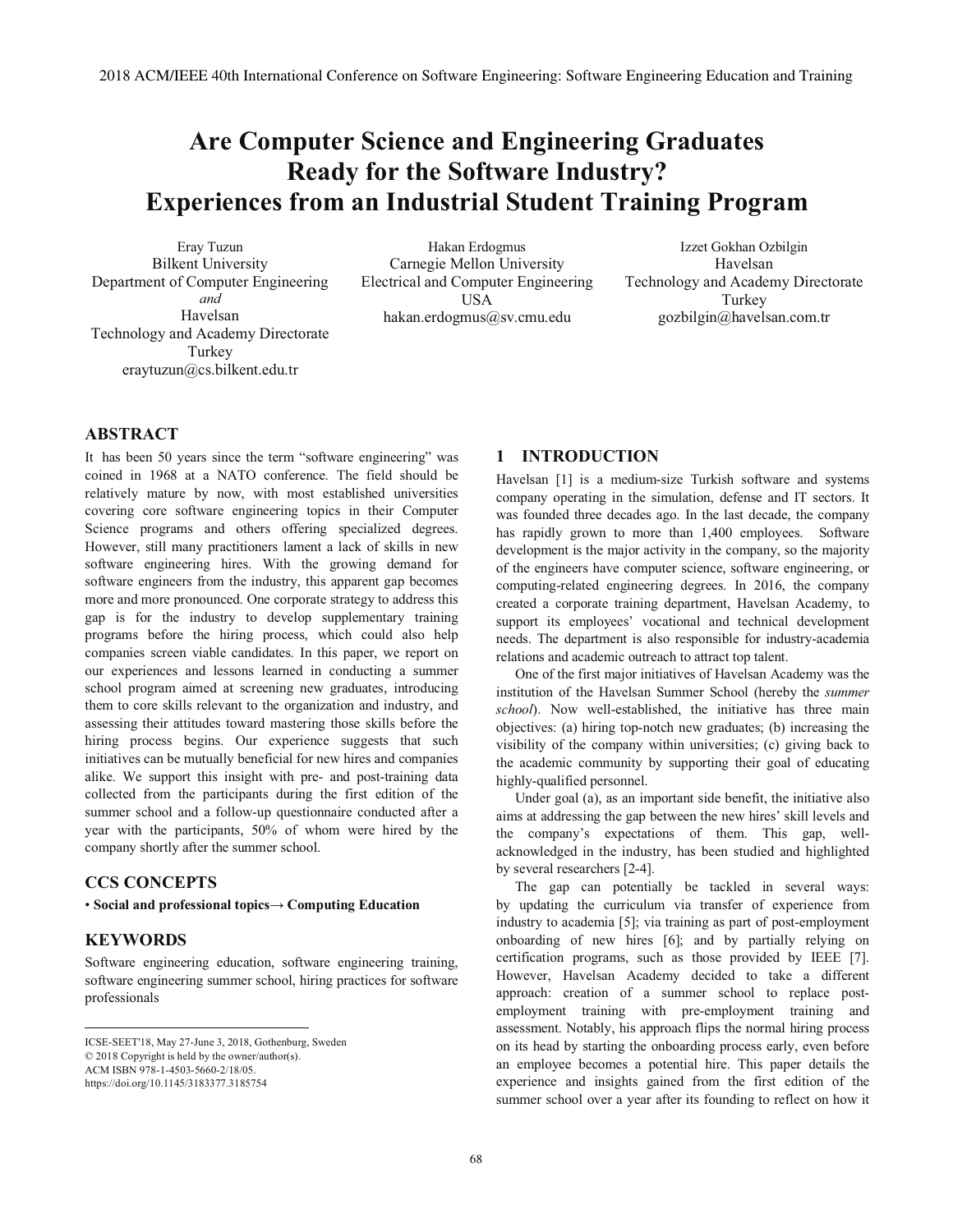met its original goals and what was learned during the process to improve its future offerings.

The remainder of the paper is organized as follows. Section 2 reviews the related work. Section 3 presents summer school setup and process while Section 4 describes its execution. Section 5 presents the central results and observations. Section 6 discusses the benefits, economic considerations, lessons learned, and limitations. Finally, Section 7 sums up our conclusions, with an emphasis on the organizational impact of the summer school program.

# **2 RELATED WORK**

Various studies have explored the knowledge gap between software education and software industry's expectations of new hires [8]–[10]. Based on a large survey of software professionals, Lethbridge [9] concluded that "certain software engineering topics should be given more emphasis, while the emphasis on certain mathematics topics should be changed." These results pushed the author's university to align its software engineering curriculum to cover the top topics emphasized by professionals. Kitchenham et al. [11] adopted Lethbridge's survey instrument in the UK to compare selected UK curricula to industry expectations, and reported similar conclusions, with the additional caveat that the set of topics were taught far less than their importance would suggest. Radermacher and Walia's systematic review [12] confirms these finding over a decade after Lethbridge's study, the gaps largely remaining the same. The study by Aasheim et al. [8], conducted with hundreds of IT managers, emphasized the relevance of work experience over academic performance measures such as GPA, and suggested curricular revisions to address the discrepancy between what is valued in academia and in industry. All of these approaches attempt to better align academic curricula with industrial expectations to bridge the skill gap.

We have not been able to find any published reports of rigorous initiatives by companies addressing the gap through systematic, pre-employment training targeted at graduating students. Summer internships, co-op terms, and mentoring programs such as Google Summer of Code are a form of gaprelated training, but we make a distinction between *on-the-job* initiatives before full-time employment and curricula-based approaches targeting specific knowledge areas. It is possible that the initiatives of the latter kind exist or have existed, although they have not been reported publicly.

There has however been work on the transfer of knowledge and pedagogical techniques from the industry to a university setting. Bleek et al. [5], for example, discuss their experiences with transferring the teaching methodology used in the industry to software engineering curricula at the University of Hamburg. The authors, who have both industrial and academic experience, point out fundamental differences in teaching methodology between the two settings, which they addressed by increasing hands-on and lab components, intensity of feedback, one-on-one interactions with the instructors, and project-based learning. Many modern academic software engineering courses in fact adopt such

techniques [13], however these strategies are still embedded in the academic system, and hence cannot take into account organizational context and specific needs addressable best through programs administered inside the company.

Outside academia and industry, third-party software engineering certification programs offered by professional societies and governments also attempt to fill in the skills gap. These programs promise to level the playing field for new graduates through testing standardized knowledge buckets, coupled with mentored internship. For example, in the US, the Texas state government has been certifying professional software engineers since 1999 [14]. IEEE's Professional Competency Certifications program for software developers is another popular example [7].

As for post-employment strategies, systematic, withincompany programs are not uncommon, especially in large companies, although not always publicized. One such large scale initiative was undertaken by Siemens to train over 500 company engineers over three years. Samarthyam et al. [6] describe this program, whose curriculum was based on IEEE's Software Engineering Body of Knowledge [15].

## **3 SUMMER SCHOOL SETUP**

The process followed to set up and execute the summer school is shown in Figure 1. The process consisted of a preparation phase, execution of classes with exams (the column "Classes"), and a follow-up survey. The first and last day of classes had special initiation and close-up activities, so they are shown in separate columns. Preparations started in April 2016, and the last phase, the follow-up survey, was completed in October 2017. In the following subsections, we elaborate on the central parts of the preparation process.

#### **3.1 Curriculum Setup**

To setup the curriculum, we relied on two curricular analyses of Computer Science, Computer Engineering, and Software Engineering programs in Turkey [16, 17]. We used these analyses to identify both foundational areas and gaps between academic education and industrial practice. Our main goal in forming the curriculum was to focus on knowledge areas that were not sufficiently emphasized in university settings.

It was not possible to address all gaps, and in the end, we settled on eight knowledge areas of high priority: *Software Verification and Validation*, *System and Software Architecture*, *Agile Software Development*, *Software Project Management*, *Application Lifecycle Management*, *JavaScript Programming and Web Development*, *Object-Oriented Programming with Java*, and *Software Craftsmanship*. Each of these areas became a separate class with its own specialized syllabus and instructor.

We also decided to add a *Software Career Panel* as a separate module to give students a better appreciation of the different software industry roles that exist in the company, such as requirements engineer, architect, development engineer, test engineer, and project manager.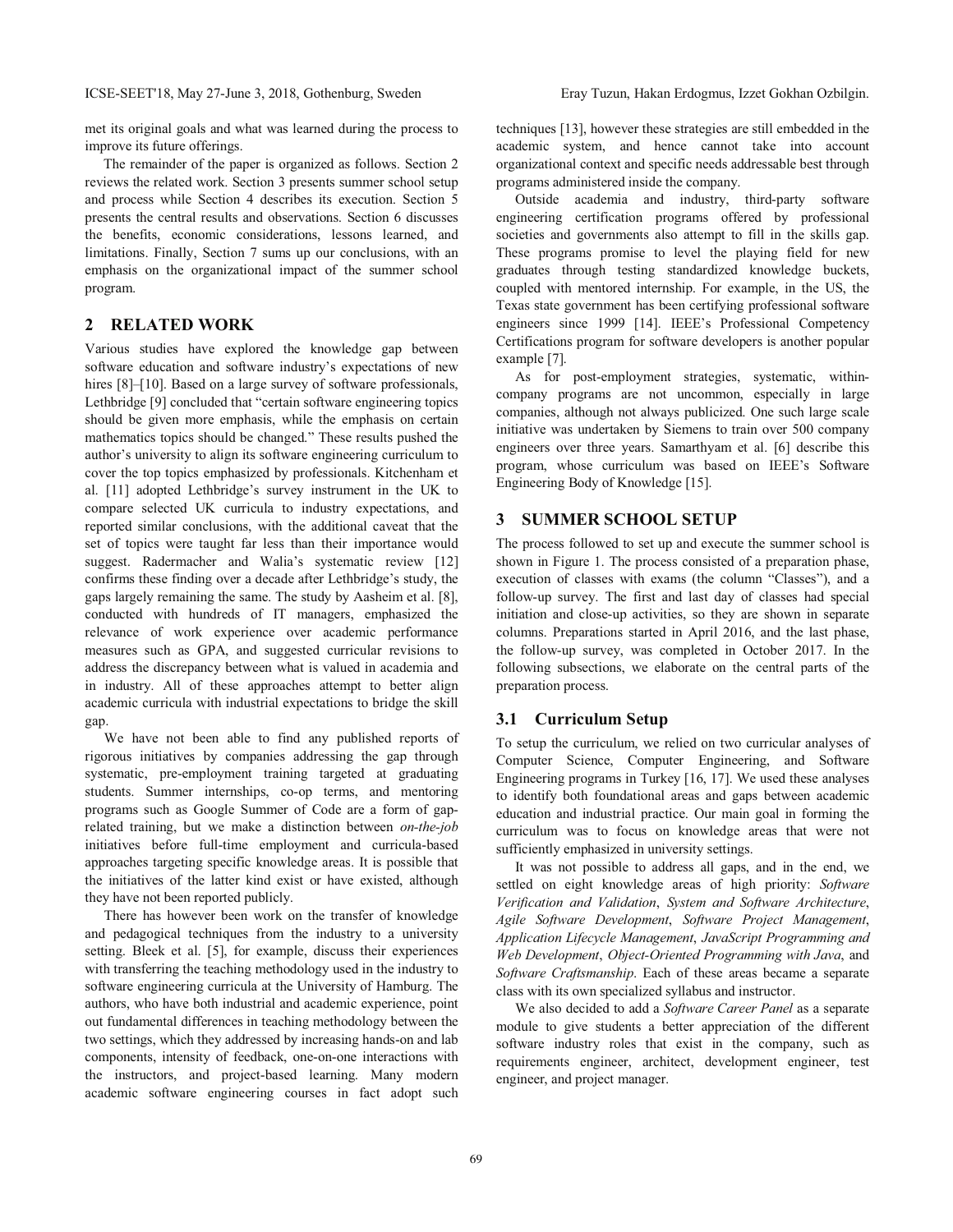

**Figure 1: Summer school process and timeline.** 

#### **3.2 Instructor Selection and Alignment**

Once we identified the knowledge areas and associated classes, we combed the organization for potential instructors and approached them. To identify the candidates, for each class in the curriculum, we looked for the following two qualities in instructors:

- 1. subject matter experience demonstrated on the job, and
- 2. previous teaching experience either inside the company (internal training programs) or more formal teaching experience outside the company in a higher-education setting.

We performed multiple meetings with potential instructors to agree on goals, processes, how to setup the syllabi, and how to keep the curriculum coherent within classes and consistent across classes. For some of the classes, we selected two instructors to balance the load and sufficiently cover the expertise required.

The average industry experience of the instructors was 13 years. Of the 10 instructors selected, two had a PhD degree and four had a Master's degree. The rest of them had a Bachelor's degree.

Once we had the instructor team on board, we collectively settled on an exam strategy and came up with consistent exam criteria for all of the classes.

#### **3.3 Defining Learning Outcomes**

For each class in the curriculum, we asked the assigned instructors to come up with three to five learning outcomes for their class to guide the class syllabi. The summer school organizer, who also served as the instructor team lead, reviewed the learning outcomes, and gave feedback to the other instructors. The learning outcomes were revised and finalized following this feedback.

For example, the following learning outcomes were defined for the *Agile Software Development* class:

- List principles and practices used in agile software development;
- Grasp the elements of Agile Manifesto;
- Identify the concepts of Scrum (roles, practices, and artifacts);
- Develop the ability to function in a Scrum Team.

# **3.4 Student Recruitment**

To select the most qualified students, we announced the event nationwide on a website and via a targeted campaign. We prepared a poster and sent it to all major Turkish universities. We also promoted the event on main social media platforms.

Applications were accepted online, subject to the following eligibility requirements:

- be a  $3<sup>rd</sup>$  year or  $4<sup>th</sup>$ -year undergraduate student;
- pursuing an engineering or a computer science degree;
- have a minimum GPA of 3.0:
- have a good command of English; and
- have ability to attend classes full-time during the specified period.

The application form required the students to provide their education information, résumé, transcripts, and a short essay explaining their interest in the summer school.

We received a total of 170 valid applicants from 37 different universities and 18 different cities in Turkey. The selection criteria consisted of academic performance (GPA), relevant industry or project experience (internships), breadth of technical skills (programming languages, platforms, tools), and diversity (gender and geographical distribution). After careful screening, we picked 16 students to invite, with an admission rate of below  $10\%$ . Of the 16 invited students, 14 were  $4<sup>th</sup>$ -year and two were 3rd-year students. Their departments/majors were: Computer Science/Engineering (7), Software Engineering (4), Electrical Engineering (4), and Industrial Engineering (1). All of the invited students attended and completed the summer school.

#### **3.5 Miscellaneous Preparations**

*Rooms and labs.* In the company, we have a dedicated building where internal training programs take place. This building has classrooms with a U-shaped, conference setup that can accommodate up to 18 trainees. We decided to use these rooms to conduct the theory portions of the classes. The company also has two computer labs for training purposes. We decided to use these labs for topics requiring hands-on work. For lab-based classes, the lab computers were set up with all the necessary software and disk images before the start date.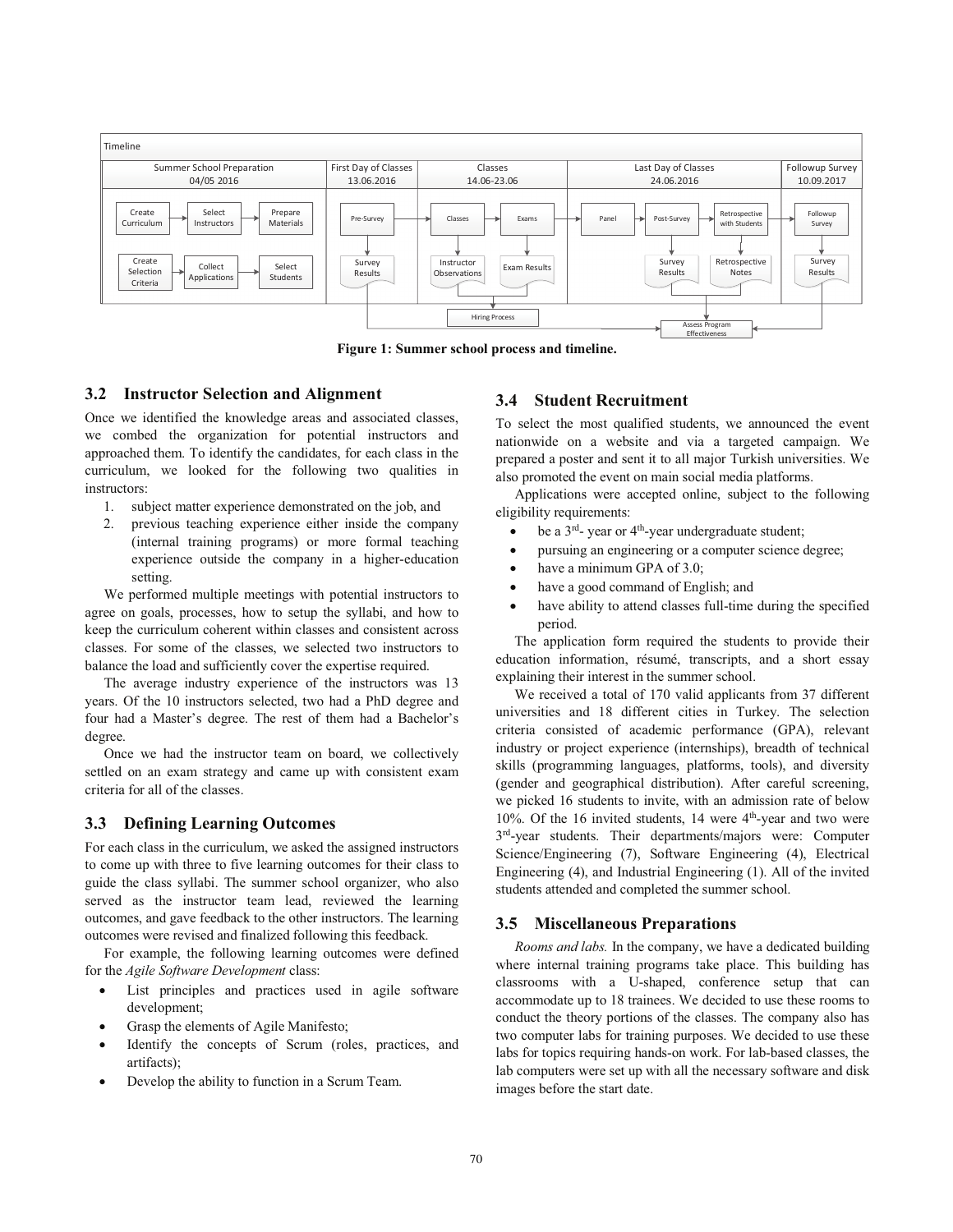ICSE-SEET'18, May 27-June 3, 2018, Gothenburg, Sweden Eray Tuzun, Hakan Erdogmus, Izzet Gokhan Ozbilgin.

*Class syllabi.* Each instructor was asked to prepare a singlepage description of the class, including a summary of the syllabus.

*Hand-outs*. The instructors were asked to prepare presentation slide decks in advance, with printed copies ready to be handed out to the students.

*Exams*. Each instructor was asked to prepare a one-hour exam to be conducted shortly after the completion of their class. Exams were scheduled in advance.

*Survey instruments, evaluation forms, and post-mortem strategy.* We carefully prepared pre-event and post-event surveys to deploy to the students upon entry into the program (on first day of classes) and exit from the program (on last day of classes). An instructor evaluation survey, to be completed by the students, was also developed. We also decided in advance on the format of the planned retrospective session with the students to be held at the end of the summer school.

# **4 SUMMER SCHOOL EXECUTION**

The summer school kicked off with an opening ceremony, a company tour/orientation, and a student social on June 13, 2016. It concluded with a closing ceremony on June 24. In the following subsections, we describe the execution in detail.

# **4.1 Pre-Event Survey**

Before the beginning of the classes, the students completed a pre-event survey. The students were informed that (1) the preevent and post-event surveys and their instructor evaluations would not affect their performance assessment, and (2) their responses would be treated as anonymous and confidential. The pre-event survey consisted of four sections:

*Experience and Background:* To establish a baseline, we asked the students about their industry experience (including internships and part-time work), knowledge of programming languages and software technologies, and previous software-related classes they had taken.

*Aspirations:* Open-ended questions in this section first probed the students' awareness of various software engineering disciplines, followed by their career aspirations about different software engineering roles and jobs. We also asked about their short-term plans and expectations from the summer school.

*Familiarity with and Appreciation of Software Engineering Concepts:* This section gauged the students' breadth of knowledge and understanding of software engineering. We first asked them to list the activities that they thought a professional software engineer would perform on a day-to-day basis on the job. We then gave them a long list of software engineering concepts that cover a wide scope of topics (ranging from technical practices and requirements techniques to design principles and management concepts) and asked the students to rate their familiarity with each. Finally, based on the summer school curriculum, we asked them to rate their familiarity with a few specific topics covered in each class. Some example questions from this section are shown in Figure 2 for the *Application Lifecycle Management* class.

#### **4.3 Post-Event and Evaluation Surveys**

A post-event survey was administered on the final day of the class after the closing ceremony. The post-event survey repeated the questions asked in the pre-event survey on the students' career aspirations and their familiarity and appreciation of software engineering concepts. The goal of the post-event survey was to assess any shifts in student responses relative to the pre-event survey as a result of the students' exposure to the summer school.

O I am not familiar with software development processes

O I am familiar with a few software development processes, with either traditional or modern.

O I am familiar with a few software development processes, including both traditional and modern

O I am knowledgeable about software development processes and I understand the advantages and disadvantages of different schools of thoughts.

O I am knowledgeable about software development processes, understand their advantages and disadvantages, and worked with both traditional and modern processes.

 $\Box$  Check this box if you have taken a course on software development processes or covered the subject in class.

#### 2. How knowledgeable are you with the different software development roles that exist in a software development team?

O I do not know about the different roles in a software development team

O I am familiar with a few basic roles in a software development team.

O I am familiar with most central roles in a software development team

O I have a fairly good understanding of the different roles, along with the associated responsibilities, importance, and interactions.

O I have a fairly good understanding of the different roles in a software development team and have played more than one role in a real-world context.

#### **Figure 2: Example questions from the pre-event survey.**

In addition to the post-event survey, the students filled out a multi-part evaluation survey on the organization of the event and the performance of the instructors. Organization-related questions asked about the application and registration experience, classroom conditions, and amenities provided.

**Table 1: Summer School Schedule** 

| Day            | <b>Topics Covered</b>                                     |  |  |  |  |  |  |
|----------------|-----------------------------------------------------------|--|--|--|--|--|--|
| 1              | Opening Ceremony; Orientation; Pre-event<br>Survey:       |  |  |  |  |  |  |
|                | Application Lifecycle Management (C1)                     |  |  |  |  |  |  |
| 2              | C1 cont'd; System & Software Architecture (C2)            |  |  |  |  |  |  |
| $\mathbf{3}$   | C1 Exam; C2 cont'd; Object-Oriented Programming with Java |  |  |  |  |  |  |
|                | (C3)                                                      |  |  |  |  |  |  |
| 4              | C2 Exam; C3 cont'd; Software Craftsmanship (C4)           |  |  |  |  |  |  |
| $\overline{5}$ | C3 Exam; C4 cont'd; JavaScript Programming and Web        |  |  |  |  |  |  |
|                | Development (C5)                                          |  |  |  |  |  |  |
| 6              | C4 Exam: Software Verification and Validation (C6)        |  |  |  |  |  |  |
| 7              | C6 Exam: C5 cont'd                                        |  |  |  |  |  |  |
| 8              | C5 Exam; Agile Software Development (C7)                  |  |  |  |  |  |  |
| 9              | C7 Exam; Software Project Management (C8)                 |  |  |  |  |  |  |
| 10             | C8 Exam; Software Engineering Career Panel; Instructor    |  |  |  |  |  |  |
|                | Evaluation Survey; Post-Event Survey; Retrospective;      |  |  |  |  |  |  |
|                | Graduation and Closing Ceremony                           |  |  |  |  |  |  |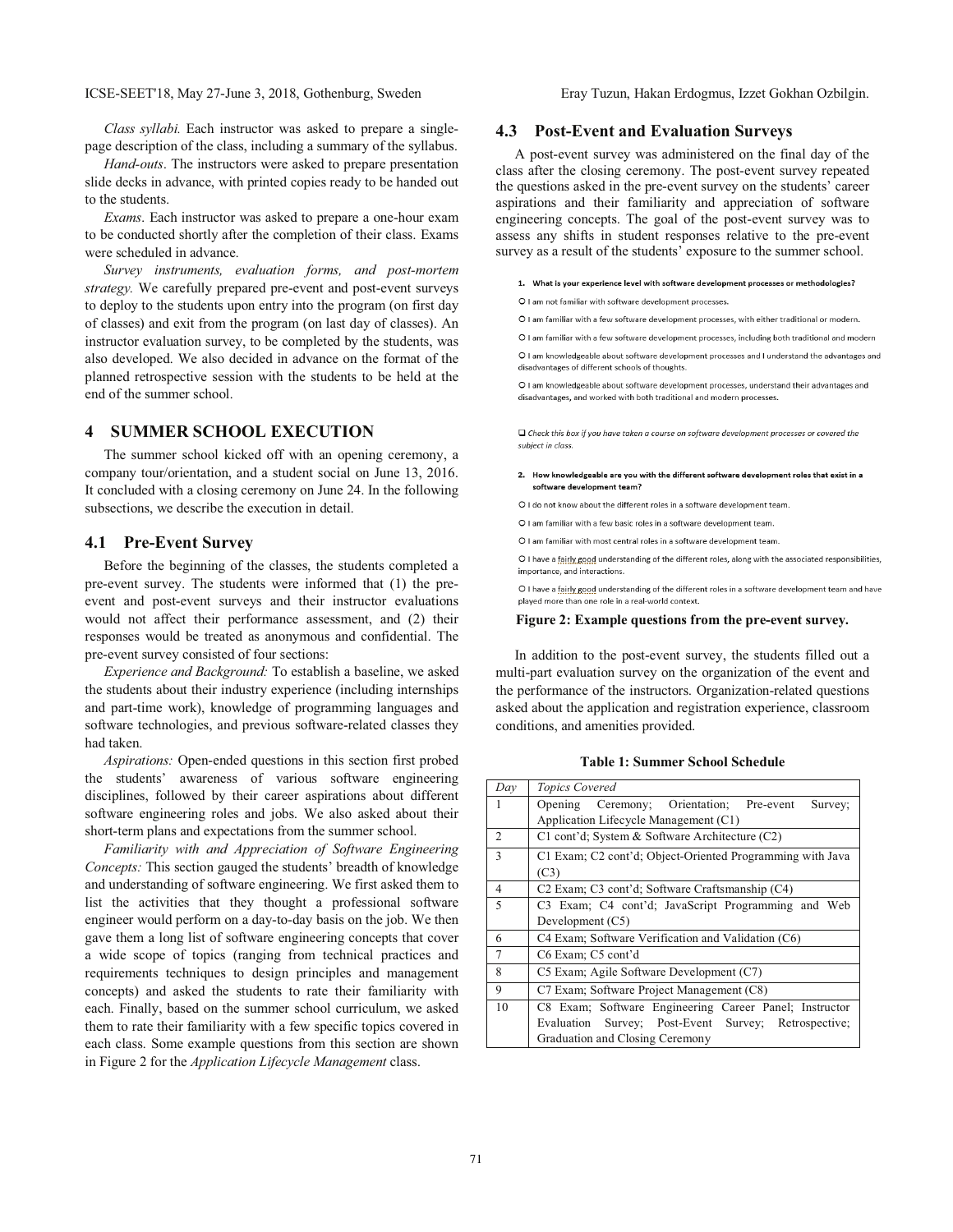## **4.2 Execution of Classes**

Classes were conducted on a dense schedule every day from 9h00 to 16h30 in blocks of 50-minute lectures/labs, each block followed by a 10-minute break or lunch. A daily 90-minute lunch break was held to allow students time to gel, network, and socialize. Exams started on the third day and were held every morning from 8h00 to 9h00. Table 1 shows the daily schedule.



**Figure 3: Lecture in a U-shaped classroom.** 

For the classes on *Agile Software Development*, *JavaScript Programming and Web Development*, *Object-Oriented Programming*, and *Software Craftsmanship*, the instructors preferred to use the lab format shown in Figure 4. The rest of the classes were conducted in a conference-room setting, shown in Figure 3, to encourage interactivity.

The instructor evaluation survey contained questions related to both course content and delivery. Course content questions covered clarity, sufficiency, appropriateness, general structure, logical sequence, integrity, and quality of instructional materials. Delivery questions focused on importance of the subject matter, instructors' ability to communicate the subject matter, and effectiveness and use of examples. Finally, open-ended questions solicited suggestions for improvement.



**Figure 4: Scene from a lab session.** 

# **4.4 Retrospective**

After the graduation ceremony, we conducted a post-mortem activity with the students to obtain more information on how the students felt about the summer school and how to improve future editions. We used the *Mad-Sad-Glad* retrospective format (https://www.retrium.com/resources/techniques/mad-sad-glad), a post-mortem technique popular in the agile software development community. Before the retrospective start, we divided a whiteboard into three sections labeled *Mad* (aspects that spoiled the whole fun), *Sad* (aspects that needed improvement), and *Glad* (aspects that worked well and should be retained).



**Figure 5: Retrospective session.** 

After explaining the technique, we divided the students into four equally-sized groups and equipped them with stacks of sticky notes. We asked the groups to first spend 15 minutes on individual ideation, and then 30 minutes as a group on brainstorming the individual ideas to populate the *Mad*, *Sad*, and *Glad* categories (Figure 5). After this part, we asked all groups to collectively organize their sticky notes into logical themes to create an affinity map. In the final round, we performed *dot-voting* to identify the most important themes in each category. Finally, we discussed in a plenary session the top-voted themes to solicit clarification and concrete improvement suggestions. The moderators took notes.

### **4.4 Follow-up Survey**

Two months after the first anniversary of the summer school, we conducted an online follow-up survey with the participants to assess if they had been able to use and apply the learnings from the summer school. In the survey, we asked the respondents about (a) their current positions and (b) the benefits of their summer school experience in their job search and in the first year of their careers as a software professional. We repeated the benefitsrelated questions for each class of the summer school to reveal possible differences among the knowledge areas covered.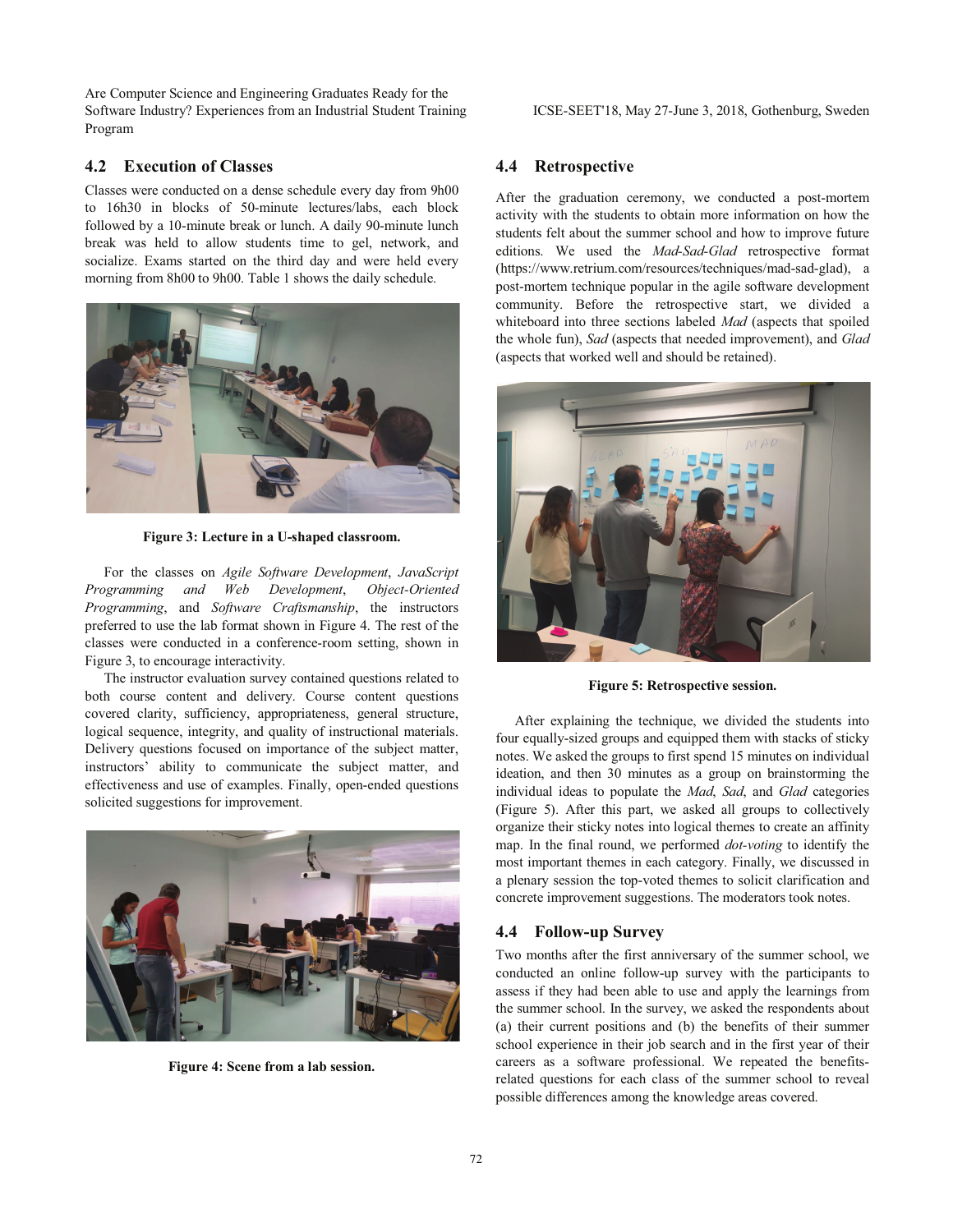### **5 RESULTS**

#### **5.1 Pre- and Post-Event Survey**

Here we report on how the students' responses to the same set of questions, where applicable, evolved from pre- to post-survey. We speculate on how any differences can be attributed to their training.

*Experience* (pre-survey only). In the pre-event survey, we asked the students about their prior experience and knowledge. We did not observe any significant differences in the sample, which was expected since they were all recent graduates or about to start their senior year. All of them had less than a year's worth of full-time-equivalent software development experience based on their course projects and internships. All had internships, and the majority (12 out of 16) characterized their internship experience as "fairly" or "highly" beneficial and expected it to be sufficient for their first full-time job. Only one student expressed doubt about the value of their internship experience. We did not observe notable differences in different knowledge areas.

*Aspirations*. The students' short- and long-term career aspirations showed a shift from pre- to post-survey, suggesting that the training received had an impact on how they perceived their careers. We classified the reported job roles into 12 categories. Development- and management-related roles were equally prevalent and appeared most frequently in the top-three short-term goals in both pre- and post-survey. The popularity of both increased from pre- to post-survey by over 35%. However, the popularity of architecture/design-related roles showed the most dramatic increase, doubling in frequency from pre- to postsurvey, in terms of their mention in a top-three short-term spot. When we look at the long-term goals most frequently mentioned in the top-three spots, development-related roles tied with qualityassurance related roles. Management and development-roles registered the most dramatic increase in long-term popularity, at least doubling from pre- to post-survey. Simultaneously, management-related roles by a large margin replaced qualityassurance roles in post-survey to become the runner-up, tied with architecture/design-related roles. The patterns are slightly different if we consider only the top-ranked goal: managementrelated roles replaced development-related roles as the top-ranked short-term goal in the post-survey. Management-related roles dominated the top spot as the long-term goal in both pre- and post-survey, but increased in frequency. Design/architecturerelated roles replaced development-related roles as the runner-up long-term goal in the post-survey. *Thus, while the training raised awareness of development-related roles among the students, it also dramatically biased them toward higher-level roles in management and architecture both in the short and the long term.* 

*Software Engineering Activities*. In an open-ended question, we asked the respondents to list a software engineer's day-to-day activities of which they were aware. We grouped the answers from the pre- and post-survey into 38 distinct activity categories and analyzed how the categories shifted. In the post-survey, the students introduced 15 totally new categories, and there was a 65% increase in the number of activities listed from 69 in the presurvey to 114 in the post-survey. Some categories were specialized to specific activities in the post-survey ("meeting" to "daily meeting", "standup" or "daily scrum"; "test" to "unit test"; and "fix bug" to "debug"), without introducing new categories. We then grouped categories into higher-level themes to gauge increase or decrease in awareness at a more meta level. Table 2 summarizes the theme-level results. One theme ("Commit + Build + Deploy") was entirely new, which suggested that this theme had not been on the students' radar before the training. *We observed a marked increase in awareness in five themes, presumably due to their emphasis in the program.* A marked decrease in awareness was observed in two themes, one of which (requirements engineering and analysis) was not covered in the program and the other of which (next to last row in Table 2) was covered (under *Software Project Management* and *Application Lifecycle Management*). Interestingly, this latter theme relates to the mostaspired-to long-term career goal: a management-related role. Perhaps the students, by omitting the related activities, were subconsciously focusing on short-term goals rather than on longer-term ones that required more experience than they had.

**Table 2. Software engineering activities: shifts in activities reported at the theme-level** 

| <b>Theme</b>                             | Pre-S. Freq. | Post-S. Freq. |
|------------------------------------------|--------------|---------------|
| $Commit + Build + Deploy$                | 0            | 8             |
| $Test + Unit Test + OA + Review + Code$  | 10           | 22            |
| Review                                   |              |               |
| Fix Bug $+$ Debug                        |              | 6             |
| Meet + $Email + Communicate +$           | 11           | 19            |
| Collaborate                              |              |               |
| Code                                     | 10           | 15            |
| $Break + Food + Physical Activity$       |              | 6             |
| Document                                 | 3            | 5             |
| Learn + Research                         | 3            | 5             |
| Manage + $Risk$ + Conflict + $Resolve$ + | 11           | 6             |
| $Plan + Prioritize + Lead$               |              |               |
| Requirements + Analyze                   | 5            |               |

*Software Engineering Concepts.* We asked the students to selfassess their familiarity with a wide range of 39 software engineering concepts covering engineering practices, development processes, project artifacts, design principles, and product artifacts. We summed the Likert-scale scores for each student and compared their pre- and post-survey totals. The mean percentage increase in the total score was 28%. One student's total score markedly decreased from pre- to post-survey, and we attribute it to the student's initial overestimation of his/her familiarity with the given concepts (and subsequent realization of this overestimation). The differences in scores were normally distributed (confirmed with Shapiro-Wilk test and QQ plot), and significant according to the paired t-test with a one-tailed *p*-value of 0.00067. The non-parametric Wilcoxon signed-rank test [18] for paired samples was also significant with a *p*-value of 0.0015. Cohen's *d* for the t-test was 0.98, suggesting a large effect size [19]. *We conclude that training resulted in a significant increase in the students' perception of their familiarity with core software engineering concepts.*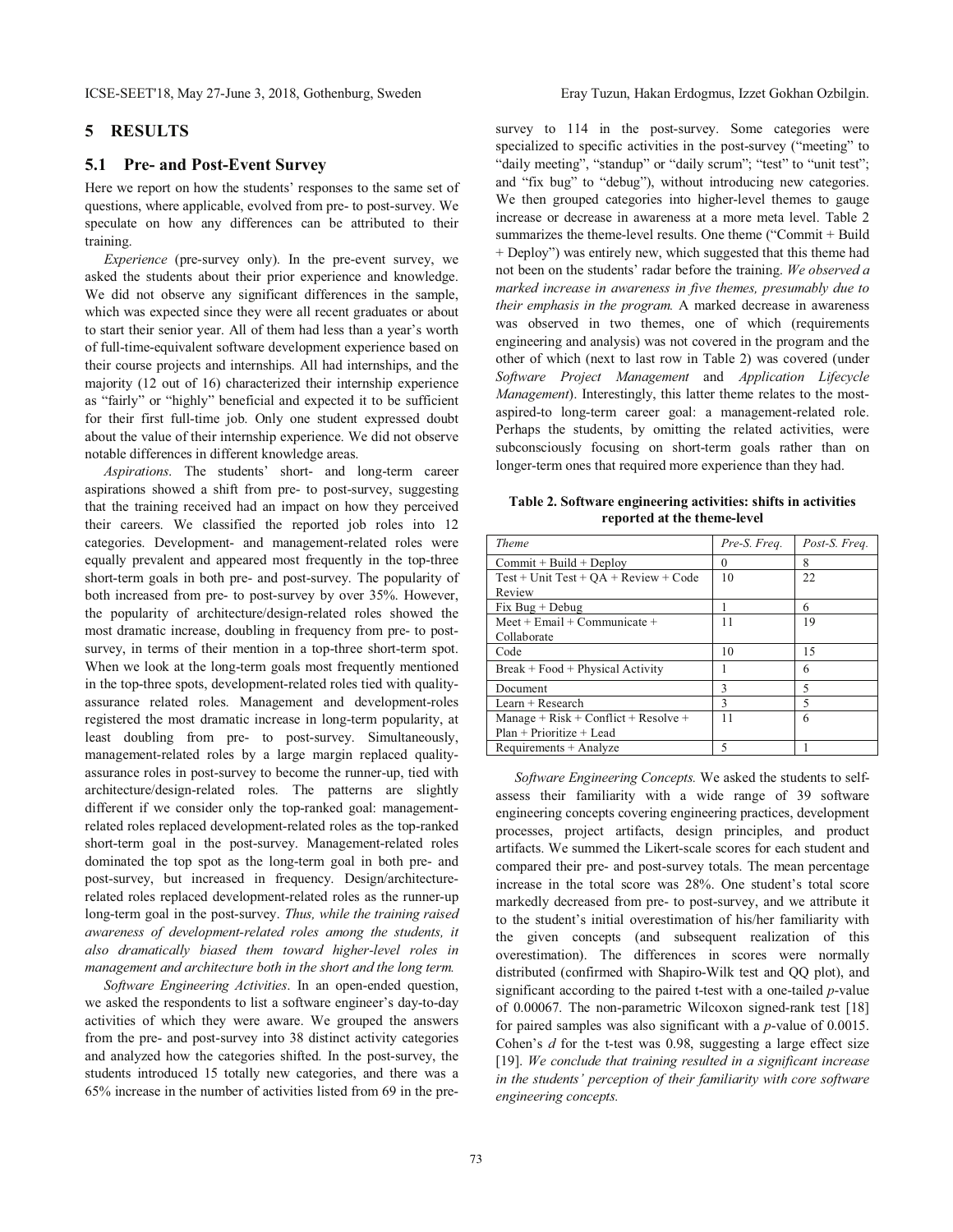*Specific Topics Covered in Classes.* Finally, for each of the classes covered in the program, we asked the students to selfassess their knowledge and experience in two to four topics related to that class. Again, we aggregated the Likert-scale scores for pre- and post-survey responses. For each class, we performed a paired (repeated measures) analysis to gauge whether the class made a difference. We also aggregated the results over all classes to evaluate the whole program in the same manner. The results are summarized in Table 3. We evaluated the normality of the samples with the Shapiro-Wilk test and applied the one-tailed paired t-test if normality could be confirmed at an alpha-level of 5%. Otherwise, we applied the non-parametric one-tailed Wilcoxon signed-rank (WSR) test for paired samples [18]. We used one-tailed versions of both tests because we naturally expected the scores to improve for each class and overall, barring a systematic self-overestimation in the pre-survey. We set the alpha level at 5%. We measured effect size using Cohen's *d* for the t-test and correlation coefficient (*r*) for the signed-rank test. For Cohen's *d*, following common practice, we interpreted effect sizes exceeding .5 as medium (M) and exceeding .8 as large (L). For the correlation coefficient, we interpreted effect sizes (absolute value) exceeding .3 as medium (M) and exceeding .5 as large (L). Otherwise the effect size was considered small (S) [19].

**Table 3. Topics covered: class-level and overall improvements in self-assessed knowledge and expertise.** 

| Class                        | # of           | Norm?          | Test | Sig?           | Effect    |
|------------------------------|----------------|----------------|------|----------------|-----------|
|                              | Topics         |                | used |                | Size      |
| Software/System              | 3              | Yes            | t    | Yes            | 1.3(L)    |
| Architecture                 |                |                |      |                |           |
| Agile Software               | $\overline{c}$ | Yes            | t    | Yes            | .97(L)    |
| Development                  |                |                |      |                |           |
| Web Development and          | $\overline{4}$ | Yes            | t    | Yes            | .47       |
| JavaScript                   |                |                |      |                | (S)       |
| <b>Application Lifecycle</b> | $\mathbf{3}$   | N <sub>0</sub> | WSR  | Yes            | .76 $(L)$ |
| Management                   |                |                |      |                |           |
| Software Verification &      | $\mathfrak{D}$ | N <sub>0</sub> | WSR  | Yes            | .47 $(M)$ |
| Validation                   |                |                |      |                |           |
| Software Craftsmanship       | 4              | Yes            | t    | Yes            | .97(L)    |
| <b>Object Orientated</b>     | 3              | Yes            | t    | N <sub>0</sub> | N/A       |
| Programming with Java        |                |                |      |                |           |
| Software Project             | $\overline{c}$ | N <sub>0</sub> | WSR  | Yes            | .54 $(L)$ |
| Management                   |                |                |      |                |           |
| Overall                      | 23             | Yes            | t    | Yes            | 1.47(L)   |

All tests, except for topics related to the *Object-Oriented Programming* class, were significant with *p*-values much lower than the required alpha level. Effect sizes for all significant tests were large, except for two classes that had a small and a medium effect size.

The *Object-Oriented Programming* class covered core knowledge with which the students were likely to have been most familiar. The insignificant result may thus be explained by its apparent limited added value. In the follow-up survey, this class was one of the knowledge areas that were deemed most useful post-graduation. Students may not have fully realized how much they took away from this class at the time. The importance of the topic could have dawned on them after the fact, when they saw it applied on a daily basis in their jobs.

A similar explanation might apply to *JavaScript Programming and Web Development*, which had a small effect size. However, this class incidentally received the lowest scores in the instruction evaluation, which might have been a more influential factor.

*Overall, we conclude that the summer school had a significant impact in exposing the students to the topics relevant to the organization, as subjectively reported by the students themselves.*

#### **5.2 Post-Event Survey Impressions**

For a more qualitative impression, we provide selected quotes excerpted from the open-ended comments (the quotes are translated by the authors).

*"I developed a better understanding of a lot of theoretical courses covered at my school, with examples from the software industry. We also had the opportunity to apply them. I think this training was very useful. It was very systematically prepared."* 

*"It was easy to interact with the instructors. It was great to have such highly-experienced people to spend time with us."* 

*"I learned a lot of concepts about software engineering that I*  had never known of or heard about. In addition, the summer *school gave me an idea about work life and environment. It was really insightful and helpful from all angles."*

#### **5.3 Exams**

Although we could not administer a pre-event exam for comparison purposes, the students' uptake of the materials covered was objectively and rigorously evaluated by separate post-event exams for each class. All students with a score of 60 or higher received a certificate, and the top-ranking student received a special prize from the company (a new tablet computer). The average overall score was 75% with the lowest score being 60% and the highest being 89%. Exam grades for each student and class are given in Figure 6.



**Figure 6: Exam grades according to knowledge area (class) sorted by average overall grade.**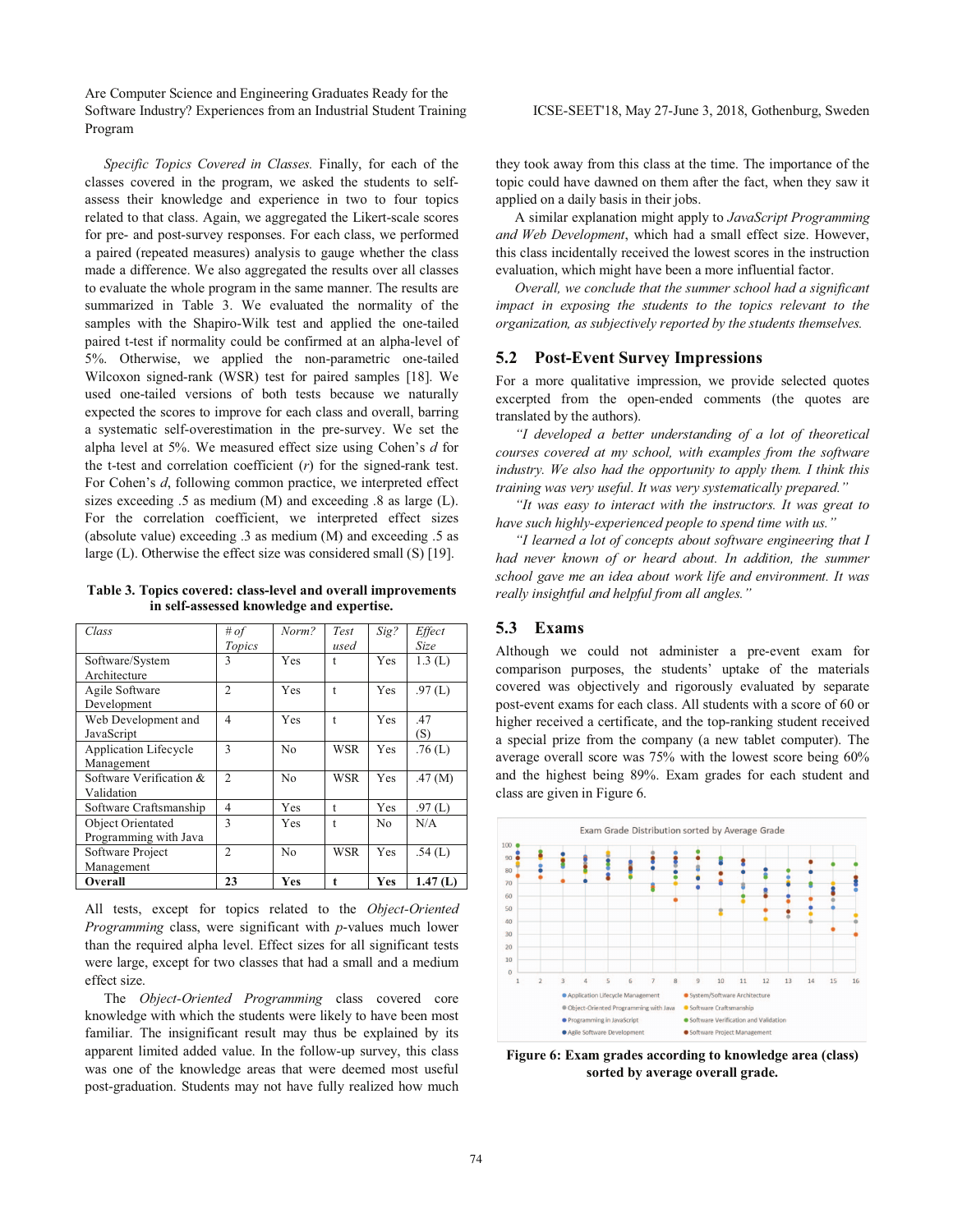ICSE-SEET'18, May 27-June 3, 2018, Gothenburg, Sweden Eray Tuzun, Hakan Erdogmus, Izzet Gokhan Ozbilgin.

#### **5.4 Retrospective**

Following thematic grouping, the *Mad-Sad-Glad* exercise produced 13 items under the *Glad* category, 14 items under the *Sad* category, and 11 items under the *Mad* category. During the plenary discussion on the top-voted items, four items were identified as the most pressing in the *Mad* and *Sad* categories.

*Length and intensity (Mad):* The students indicated that the duration of the summer school was too short for the material covered and the program was too intense. They suggested to either extend the duration and spread the material covered or eliminate some classes. The consensus was that the summer class could be extended to three weeks. *Lodging (Mad):* The company did not provide accommodations for out-of-town students and expected them to make their own arrangements. The students indicated that this was a problem and it stretched their budgets. Another lodging-related suggestion was to have all the students stay at the same place to maximize their time together. *Orientation (Sad):* In the first day, there was a one-hour company presentation followed by a short company tour. The students found this orientation to be too short. They indicated that they would have liked to see the office environments of the engineers and know more about the company. *Timing (Sad):* Since universities have different academic calendars, the students indicated that it would be better if the company could repeat the summer school at two different times or offer it during the winter break as well.

These points were later discussed internally by the organizers to improve the future editions.

# **5.5 Evaluation Survey**

The evaluation survey contained both five-point Likert-scale questions (higher scores indicating more positive impressions) and open-ended comments. The questions covered organization, content, and instructor delivery. The average score for the organization-related questions ranged from 3 to 5 with an overall average of 4.47. Low-scored questions and open-ended comments re-confirmed the organizational issues identified during the retrospective. Additional issues with application and registration process were also brought up. These are further discussed in Section 6.4 under lessons learned. On the positive side, the students indicated that the social dinner held on the first day was very beneficial for them to connect with each other and the instructors.

Average instructor evaluation scores ranged from 4 to 4.9. We did not notice anything remarkable in the answers, and could not single out particular issues to address since the lowest score was already on the high end. These questions were sectioned according to class and included content-related questions specific to each class. The results, including open-ended comments, were anonymized and shared with the individual instructors.

#### **5.6 Hiring Outcomes and Retention**

Out of 16 the students who participated in the summer school, ten were invited for an interview based on their exam performance

and on the instructors' feedback. Eight of the ten interviewed students were hired after the interview process. Seven students were hired as software development engineers and one student was hired as a business analyst. As of the writing of this paper, all of the new hires were still with the company. Their performance evaluations, as informally reported by their first-line managers to the summer school organizers, indicated a high level of satisfaction with these employees.

#### **5.7 Follow-up Survey**

The follow-up survey was conducted over a year after the summer school. All of the 16 participants responded to it. The results were encouraging. 15 out of the 16 students indicated that they would definitely recommend the summer school to their friends. One student would recommend it with some reservations. We also probed the usefulness of the school on a per-class basis. The survey results for each class is summarized in Table 4.

| To what extent were the skills learned in this | Not | Somewhat Verv |        |
|------------------------------------------------|-----|---------------|--------|
| class useful to you in the work environment?   |     | Useful Useful | Useful |
| Software Craftsmanship                         |     |               | 10     |
| Software/System Architecture                   |     | 6             |        |
| Agile Software Development                     |     |               | 11     |
| Web Development and JavaScript                 |     |               |        |
| Application Lifecycle Management               |     | 6             |        |
| Software Verification and Validation           |     |               |        |
| Object-Oriented Programming                    |     |               | 11     |
| Software Project Management                    |     | 10            |        |
| Summer School in General                       |     |               | 13     |

**Table 4: Follow-up survey results.** 

According to the responses, *Agile Software Development* and *Object-Oriented Programming* were deemed most helpful, whereas *Software Project Management* was deemed least helpful. A possible explanation for the apparent, relative lower impact of this latter knowledge area early in the students' careers could be attributed to the advanced nature of the topic: project management is a skill that they are more likely to need later in their careers, and none of the participants assumed a project management responsibility during their first year.

In response to the open-ended question about their experiences at the summer school, one participants indicated: "*Within the last year, I have had the chance to experience many of the lessons I had learned at the summer school. The summer school gave me theoretical information applicable in real-life situations… it has made a great contribution."* We did not receive any negative open-ended comments.

# **6 DISCUSSION**

#### **6.1 Benefits to the Organization**

Overall the summer school was beneficial to the company. The company collected many résumés during the selection process. These résumés were shared with the HR department for potential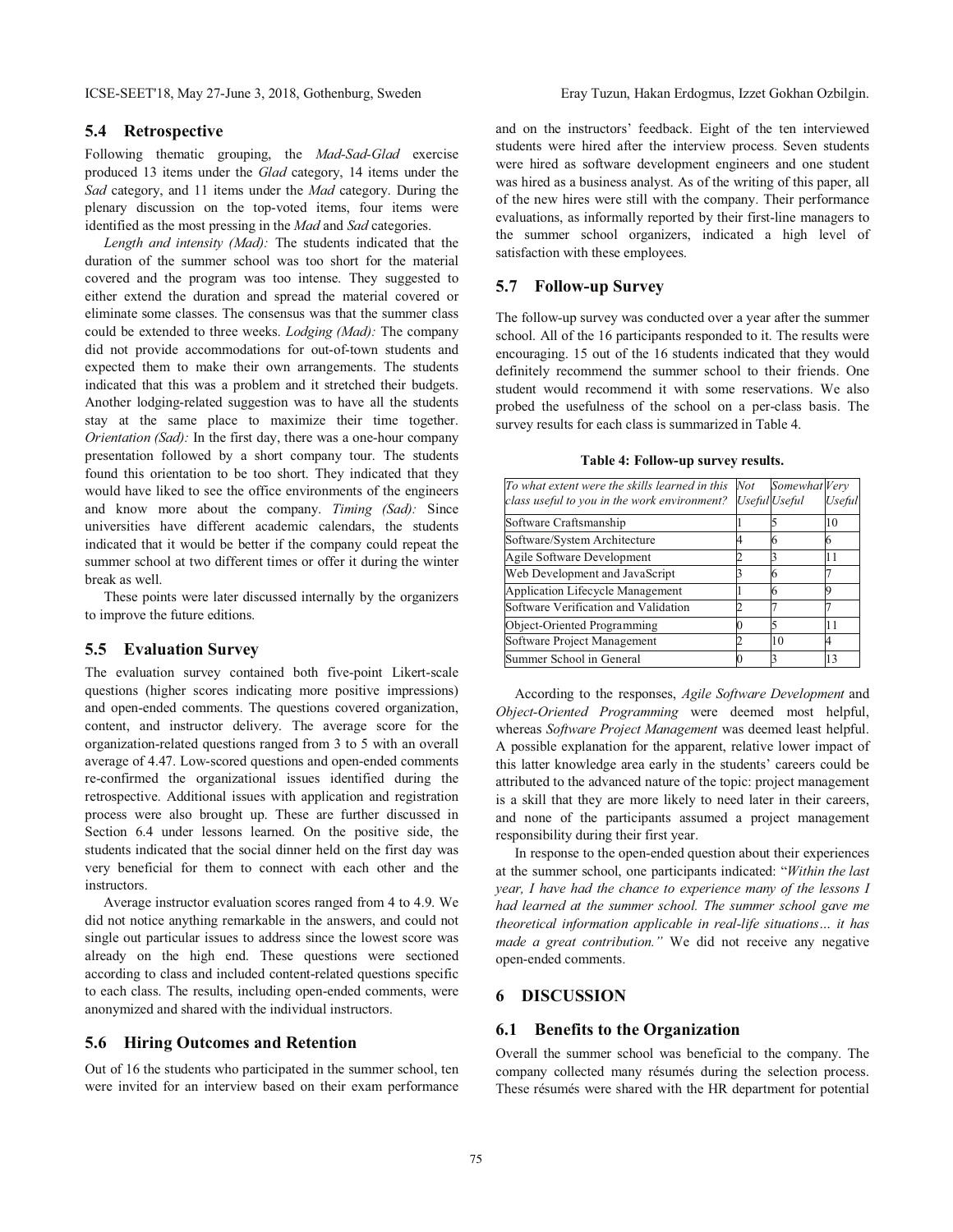ICSE-SEET'18, May 27-June 3, 2018, Gothenburg, Sweden

future hires. The company hired eight graduates, a 50% conversion rate, of the summer school, with a 100% retention rate one year after employment. For these students, the summer school also reduced onboarding-related training they would otherwise have received, speeding up their integration to their jobs.

An important side benefit of the summer school was the elevation of the company's image among university students as a cutting-edge software organization that cares about employee development. We believe the summer school program increased the visibility of the company in academia as a preferred employer. The feedback from students provided via multiple surveys and the retrospective were overwhelmingly positive. The negative feedback pertained almost exclusively to organizational and logistic issues and was constructive.

The experiences and lessons learned from the summer school were shared with other business units. Because it was deemed successful, the company repeated the process and format with similar success on more specialized topics within the last year, in addition to a rerun of the same offering in Summer 2017. The Summer 2017 offering accepted the same number of students as the 2016 edition (16 students) and resulted in ten new hires (two more than the 2016 edition), increasing the conversion rate from 50% to 63%.

#### **6.2 Benefits to the Participants**

The participants, whether hired by the company or not, also appear to have received important benefits. In the post-event and follow-up surveys, all the students rated the summer school as beneficial or very beneficial for them, with a majority choosing the highest rating. In their comments, they indicated that taking a class from practitioners was a lot different than taking a class from university professors. The students also indicated that the type of classes in general were different from typical university classes. Through the experience, they believed they had learned new skills that proved useful in the beginning of their professional lives. We recorded significant improvements in their self-assessed knowledge levels for the majority of the knowledge areas covered. In summary, the summer school was a useful compliment to the more theoretical and formal education that the students had received at university. It provided the students with an extra edge to prepare them for their careers.

The students who were not subsequently hired by the company received a completion certificate that they could leverage in their job search. According to the follow-up survey, the experience helped them in their job search with other companies, with five students indicating to have greatly benefited from it (the number excluding the eight students who were hired by Havelsan) and three students indicating to have benefited from it. Six of these students found employment elsewhere as software development engineer, one found employment as a test engineer, and one student decided to pursue a graduate degree.

# **6.3 Economic Considerations**

*Instructor costs:* The summer school lasted two weeks. We estimate that per each day of actual class hour, the instructors spent about three hours for preparation. Thus, the total preparation and teaching effort was about two person-months. A large part of the preparation costs was amortized during the Summer 2017 offering by reusing the instructional materials.

*Organization costs:* These costs were incurred by the main organizer and an associate and includes design, planning, approval, coordination, and candidate screening and selection effort. We estimated it to be about one person-month.

*Logistic Costs:* These costs include promotional materials, hard-copy handouts, meals, breaks, and prizes for the students. The budget was approximately USD 5,000.

After converting all the effort to dollars based on the average salary of the instructors and organizers, the total cost of the summer school to the company was around USD 20,000.

The cost of hiring a new software engineer through the normal process includes creating a job description, advertising, administrative screening of résumés by HR, technical screening by hiring and line managers, phone interviews, multi-step face-toface interviews, and other onboarding costs. The average cost comes to about USD 3,000 per new hire. Given that the summer school produced eight new hires, and some incremental onboarding costs were still accrued for these employees, we estimate that the summer school at worst broke even. This calculation excludes costs amortized over subsequent offerings, extra training the new hires would have received at the beginning of their employment, and additional, intangible benefits.

## **6.4 Lessons Learned and Limitations**

*Candidate eligibility*. The inclusion of 3rd-year students created a problem for these participants. Both 3rd-year students indicated that they had had difficulty following some classes and obtained lower grades compared to the  $4<sup>th</sup>$ -year students. We amended our eligibility criterion the following year to include only  $4<sup>th</sup>$ -year students.

*Duration and intensity.* The majority of the students indicated that they would prefer a longer time-frame for the summer school and complained about the intensity. Although this was a valid point, we could not afford to keep the instructors away from their day-to-day responsibilities and active projects for longer without planning their time off well in advance. In the 2017 offering, we maintained the length. However, our plan for the upcoming years is to do more advance planning with the goal of extending the summer school to three weeks.

*Application and registration.* Issues relating to these processes were a major source of complaints according to the evaluation survey and the retrospective. In 2017, we reduced the documentation requirements, and instituted improvements to simplify and streamline application and registration.

*Student logistics*. For the future years, we are looking into partnering with nearby universities (three major universities are